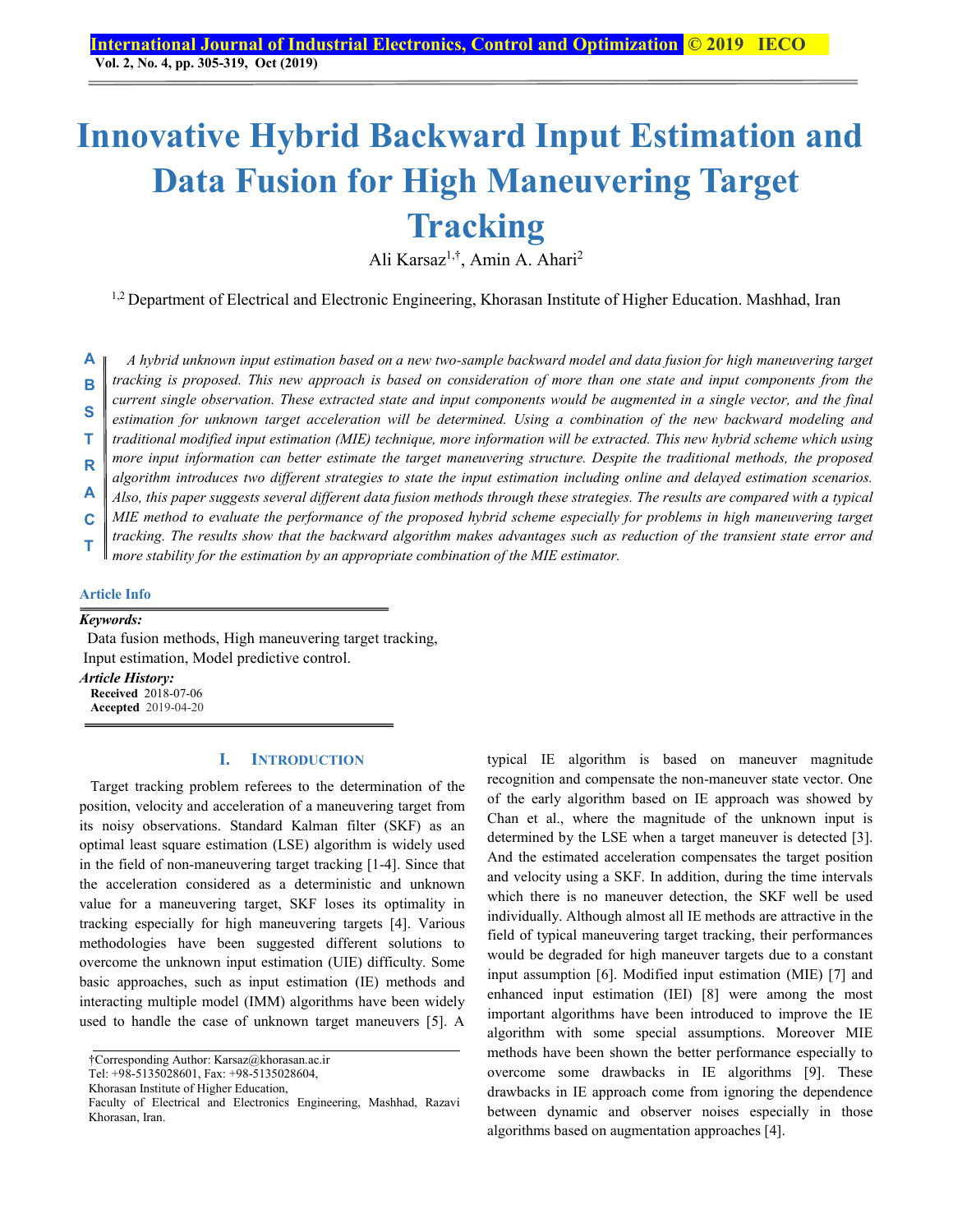An innovative algorithm based on a new generalized dynamic modelling has been introduced to overcome some of these kind of problems called optimal two-stage Kalman estimation algorithm [10]. Combined Kalman filter and fuzzy logic [11], tracking algorithm based on unknown input and multiplicative noises [12-13], dual Kalman filter [14], intelligent Kalman filter [15] and repetitive optimization [16-17] are some of new papers in the area of input estimation and detection approach.

In order to avoid a maneuver detection algorithm, IMM methodologies as a main category of target tracking methods have been proposed [18-20]. The IMM basic idea is to assume a set of maneuver modes from a possible true candidates at the time. The mode changes are modelled by a hidden Markov process, run a bank of basic filters, each based on a unique model in the set; and finally the overall estimates are generated. Several types of IMM based approach such as fuzzy logic based IMM algorithm [21], IMM combined with square-root cubature Kalman filter with correlated noises (IMM-SCKF-CN) in maneuvering emitter tracking [22], combined IMM with particle filter [23] have been used to improve the performance of IMM basic algorithm. In the recent years, studies have significantly focused on multisensory fusion for both military and nonmilitary purposes [24-26].

A new hybrid algorithm is proposed in this paper combines some traditional methods such as MIE and data fusion [27]. Almost all of the traditional algorithms in target tracking implement the current observed data and don't use the benefits of the estimated states and inputs over the previous times. The obtained estimation from most of the available algorithms contains a transient state which affects the final tracking during the forward time after the input applied. This problem in control methods doesn't make a significant error, however this slight difference in transient period causes divergence in target tracking problem. In some control methods such as model predictive control (MPC), the main objective of design is the influence analysis of applied input in the future time and matching the output with desired value in a certain time period [28].

Although in traditional tracking algorithms, the goal is matching the estimated states and input vector with the real values counterparts in current time, the new proposed algorithm is focused on matching estimated and real values in a time interval between the current and previous period times. Moreover this algorithm is based on extracting more input estimated components using data fusion techniques. Some of the most important ones of the data fusion techniques will be studied. Therefore, with the availably of more information and by fusion of them, the more appropriate input estimator would be achieved. Finally, target states are calculated by a uniform framework estimator. To extracting more input components, target model is changed such that instead of the model dependence to the current input value, it is modified by a vector of input in different times. The proposed model in this way called backward model. The final estimation is followed by determining the final amount of extracted input and state estimation. The last part of the proposed hybrid algorithm is the correction of the states.

## **II. THE DYNAMIC MODEL OF THE TARGET AND THE OBSERVER**

In this section, dynamic motion of target is assumed to be twodimensional as follows,

$$
X(n + 1) = FX(n) + Cu(n) + Gw(n)
$$
  
\n
$$
Z(n) = HX(n) + v(n)
$$
\n(1)

Where  $X(n + 1)$  is the state vector,  $Z(n + 1)$  is the observation vector;  $u(n)$  is the unknown input or target acceleration vector.  $w(n)$  and  $v(n)$  are considered as two independent white random processes in dynamic and observation, respectively. The error covariance matrices of these noises are,

$$
E\{v(n_1)v^{T}(n_2)\} = \begin{cases} R(n_1) = rI_{2\times 2} & n_1 = n_2\\ 0 & n_1 \neq n_2 \end{cases}
$$
  
\n
$$
E\{w(n_1)w^{T}(n_2)\} = \begin{cases} Q(n_1) = qI_{2\times 2} & n_1 = n_2\\ 0 & n_1 \neq n_2 \end{cases}
$$
 (2)  
\n
$$
E\{v(n_1)w^{T}(n_2)\} = 0
$$

And the target state vector includes both target position and velocity is defined as,

 $X(n) = [x(n) \quad v_x(n) \quad y(n) \quad v_y(n)]^T$ 

Where  $F$ ,  $C$ ,  $G$  and  $H$  are presented as state transition matrix, input and plant noise matrices and measurement matrix, respectively. All the previous matrices are considered as the known functions of time interval  $T(T)$  is the time interval between two consecutive measurements) [4] as follows,

$$
F = \begin{bmatrix} 1 & T & 0 & 0 \\ 0 & 1 & 0 & 0 \\ 0 & 0 & 1 & T \\ 0 & 0 & 0 & 1 \end{bmatrix}, \quad C = G = \begin{bmatrix} \frac{T^2}{2} & 0 \\ T & 0 \\ 0 & \frac{T^2}{2} \end{bmatrix}, \quad H = \begin{bmatrix} 1 & 0 \\ 0 & 0 \\ 0 & 1 \\ 0 & 0 \end{bmatrix}^T \tag{3}
$$

## **III. PROPOSED HYBRID BACKWARD INPUT ESTIMATION ALGORITHM**

In order to applying the benefits of MIE methods, SKF and data fusion, the new hybrid backward input estimation algorithm is proposed. Therefore, this proposed algorithm is the result of an intelligent combination of MIE algorithm, data fusion and SKF. Basis of the proposed algorithm is the modification of traditional target model into a new augmented model with multiple input components. On the other hand, the new augmented input vector contains current input value and some of its backward samples. It should be noted that if the new augmented vector includes many number of backward input components then the vector and some related matrices dimension would be increased and makes the calculations heavy. Therefore this new algorithm proposes a model with two backward input components or two-sample backward (TSB) model. The overall operation of the hybrid TSB algorithm is illustrated by four stages according to Fig. 1.

*First stage*: The dynamic model of the target motion is changed into a novel model to extract more than one input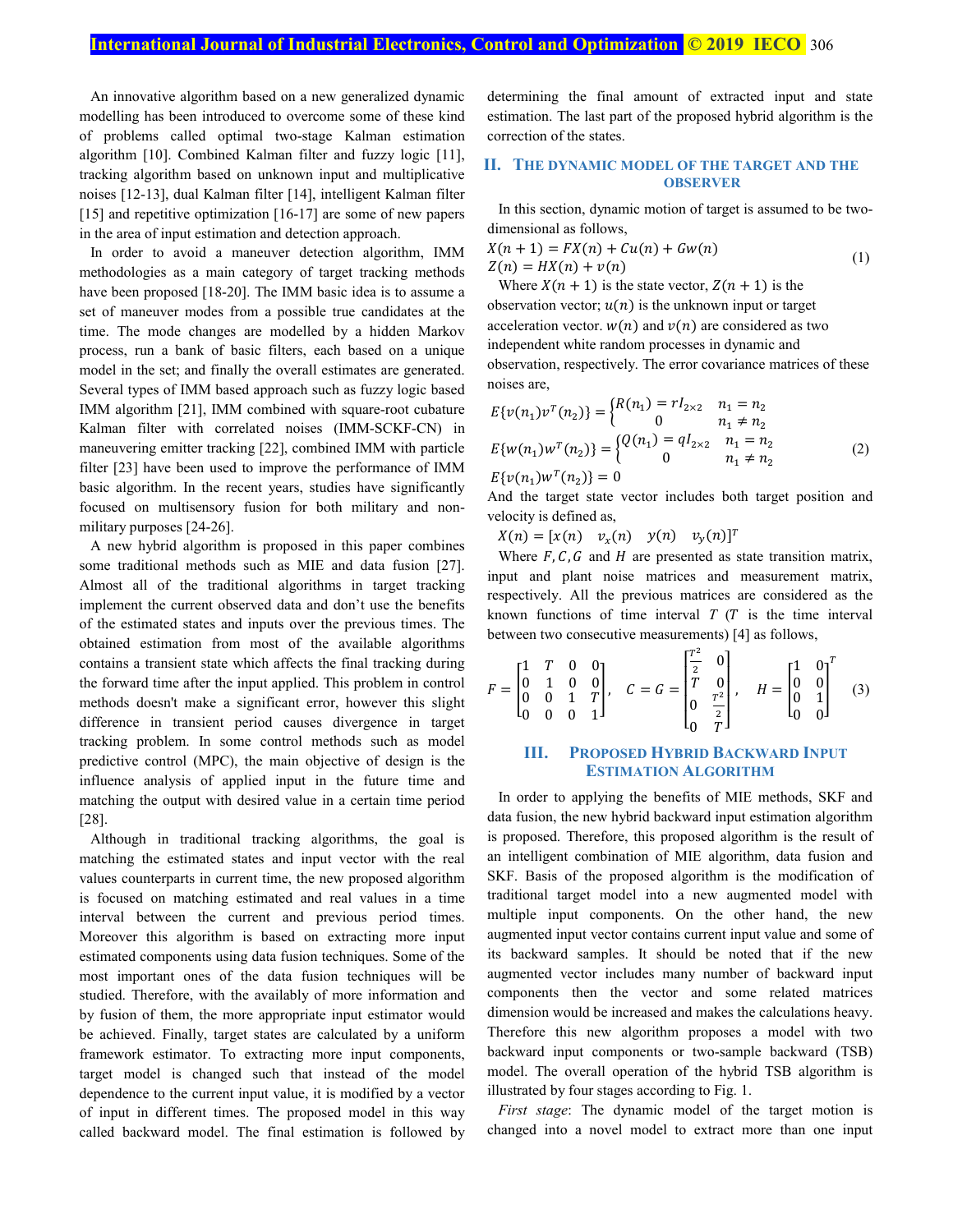component from one observation in each sample time. Proposed model is based on a modified target dynamic using more different samples over the last time. The new model will be introduced as the backward model (BM).

*Second stage*: In this section, the input vector estimation based on MIE approach is performed. MIE as a classical approach is the best estimator which can provide simple estimates compared with other methods [4].

*Third stage*: The final value of input acceleration which correspond to the real target acceleration is obtained. In addition, two strategies are presented and some data fusion approaches are also proposed where each has its own advantages and disadvantages.

*Fourth stage*: In this stage, the target position and velocity are estimated by the estimated input vector from the Third stage. A SKF with known input (estimated input) vector is used for estimation in this stage.



**Fig. 1**. Proposed backward input estimation algorithm

The proposed algorithm would help to smooth out the target parameters such as position, velocity and acceleration while preventing the fluctuations from the transient response. In the following, there are more details about the new hybrid backward input estimation and data fusion algorithm for high maneuvering target tracking.

*A- First stage: Proposed Two-sample backward (TSB) model*  From  $(1)$ , the target dynamic model can be calculated over the m previous sample times as:

$$
X(n + 1) = FX(n) + Cu(n) + Gw(n)
$$
  
\n
$$
X(n) = FX(n - 1) + Cu(n - 1) + Gw(n - 1)
$$
  
\n
$$
\vdots \qquad \ddots \qquad \ddots
$$
  
\n
$$
X(n + 1 - m) = FX(n - m) + Cu(n - m) + Gw(n - m)
$$
  
\nNew dynamic motion is achieved by substituting (4) in (1):  
\n
$$
X(n + 1) = F^{m+1}X(n - m) + F^mCu(n - m) + \cdots + Fcu(n - 1) + Cu(n) + F^mGw(n - m) + \cdots + FGw(n - 1) + Gw(n)
$$
  
\n(5)

After rearrangement in the matrix framework:

$$
\begin{bmatrix}\nX(n+1) \\
X(n) \\
X(n-1) \\
\vdots \\
X(n+1-m)\n\end{bmatrix} =\n\begin{bmatrix}\n0 & \cdots & \cdots & 0 & F^{m+1} \\
I & 0 & \cdots & \cdots & 0 \\
0 & I & 0 & \cdots & 0 \\
\vdots & \vdots & \ddots & 0 & \vdots \\
0 & 0 & \cdots & I & 0\n\end{bmatrix}\n\begin{bmatrix}\nX(n) \\
X(n-1) \\
X(n-2) \\
\vdots \\
X(n-m)\n\end{bmatrix}
$$
\n+\n
$$
\begin{bmatrix}\nC & FC & F^2C & \cdots & F^mC \\
0 & \cdots & & & 0 \\
\vdots & & \ddots & & \vdots \\
0 & \cdots & & & 0\n\end{bmatrix}\n\begin{bmatrix}\nu(n) \\
u(n-1) \\
u(n-2) \\
\vdots \\
u(n-m)\n\end{bmatrix}
$$
\n+\n
$$
\begin{bmatrix}\nG & FG & F^2G & \cdots & F^mG \\
0 & \cdots & & & 0 \\
\vdots & & \ddots & & \vdots \\
0 & \cdots & & & 0\n\end{bmatrix}\n\begin{bmatrix}\nw(n) \\
w(n-1) \\
w(n-2) \\
\vdots \\
w(n-m)\n\end{bmatrix}
$$
\n(6)

Based on the new state vector augmentation, the observation equation would be changed as follows:

$$
Z(n) = [H \quad 0 \quad \cdots \quad 0] \begin{bmatrix} X(n) \\ X(n-1) \\ X(n-2) \\ \vdots \\ X(n-m) \end{bmatrix} + v(n) \tag{7}
$$

Where in (6) and (7), *I* and 0 denote the  $4 \times 4$  identity and zero matrices, respectively (4 in the dimension of state vector  $X(n)$ ). Consequently, the process and observation noise covariance matrices could be obtained as follows:

$$
Q_{BM} = E \left\{ \begin{bmatrix} w(n) \\ w(n-1) \\ w(n-2) \\ \vdots \\ w(n-m) \end{bmatrix} \begin{bmatrix} w(n) \\ w(n) + w(n-1) + w(n-m) \end{bmatrix} \right\}
$$

$$
= \begin{bmatrix} Q & 0 \\ 0 & Q \end{bmatrix} = qI_{2(m+1) \times 2(m+1)}
$$

$$
R_{BM} = E\{v(n)v^{T}(n)\} = rI_{2 \times 2}
$$
(8)

The new augmented model is introduced as the backward model (BM). The backward horizon  $m$  could be selected as a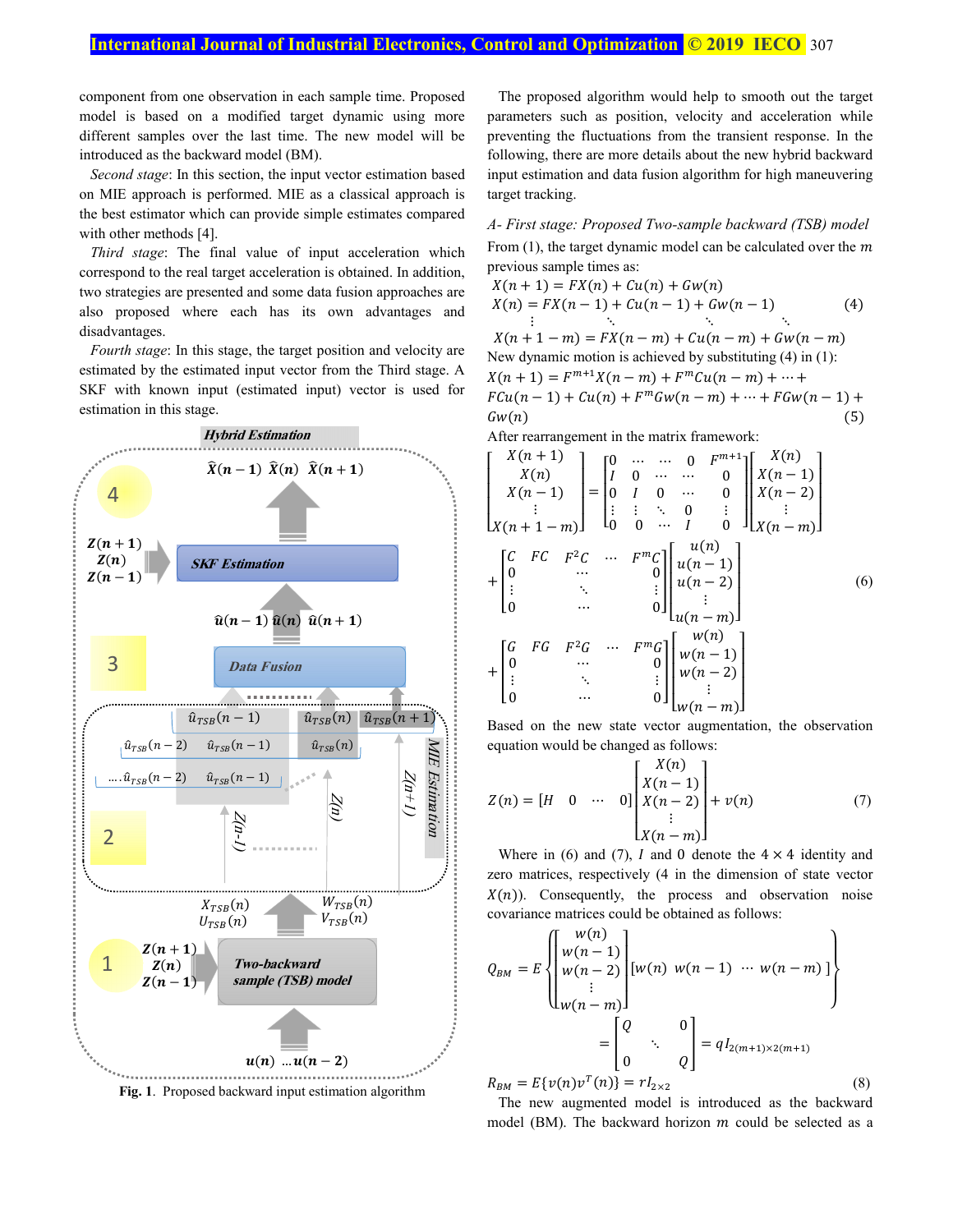# **International Journal of Industrial Electronics, Control and Optimization <b>© 2019 IECO** 308

trade-off between the estimation improvement and the computational cost. By using  $m = 2$  the BM is called the proposed TSB model. In following, the equations are represented for proposed TSB model, but equations and structures could be generally investigated for  $m > 2$  as well. The model of target dynamic and radar observation for TSB models are as follow:

$$
X_{TSB}(n+1) = F_{TSB}X_{TSB}(n) + C_{TSB}u_{TBS}(n) + G_{TSB}w_{TSB}(n)
$$
  
\n
$$
Z(n) = H_{TSB}X_{TSB}(n) + v(n)
$$
 (9)

Where  $X_{TSR}$  and  $u_{TSR}$  are state and input vectors of TSB model, respectively and  $w_{TSB}$  is uncertainty vector of this model,

$$
X_{TSB}(n) = \begin{bmatrix} X(n) \\ X(n-1) \\ X(n-2) \end{bmatrix}, u_{TSB}(n) = \begin{bmatrix} u(n) \\ u(n-1) \\ u(n-2) \end{bmatrix}
$$
  

$$
w_{TSB}(n) = \begin{bmatrix} w(n) \\ w(n-1) \\ w(n-2) \end{bmatrix}
$$
 (10)

Relationship of matrices  $F_{TSB}$ ,  $G_{TSB}$ ,  $C_{TSB}$  and  $H_{TSB}$  with matrices  $F$ ,  $G$ ,  $C$  and  $H$  are expressed as follows:

$$
F_{TSB} = \begin{bmatrix} 0 & 0 & F^3 \\ I & 0 & 0 \\ 0 & I & 0 \end{bmatrix}, C_{TSB} = G_{TSB} = \begin{bmatrix} C & FC & F^2C \\ 0 & 0 & 0 \\ 0 & 0 & 0 \end{bmatrix}
$$
  
\n
$$
H_{TSB} = \begin{bmatrix} H & 0 & 0 \end{bmatrix}
$$
\n(11)

Consequently the covariance matrices of the TSB model are given by

$$
Q_{TSB} = \begin{bmatrix} Q & 0 & 0 \\ 0 & Q & 0 \\ 0 & 0 & Q \end{bmatrix} = qI_{6\times 6}, \quad R_{TSB} = rI_{2\times 2}
$$
 (12)

## *B- Second stage: Modified Input Estimation Method [4]*

The MIE technique which has been proposed in [4], is an algorithm where the input vector as an unknown term augmented to the state vector. This technique is used in the second part of our hybrid TSB algorithm. Thus, the new acceleration vector  $(u_{TSB})$  and the new state vector  $(X_{TSB})$  would be augmented as follows:

$$
\begin{bmatrix} X_{TSB}(n+1) \\ u_{TSB}(n+1) \end{bmatrix} = \begin{bmatrix} F_{TSB} & C_{TSB} \\ 0 & I \end{bmatrix} \begin{bmatrix} X_{TSB}(n) \\ u_{TSB}(n) \end{bmatrix} + \begin{bmatrix} G_{TSB} \\ 0 \end{bmatrix} w_{TSB}(n)
$$

$$
Z(n) = [H_{TSB}F_{TSB} & H_{TSB}C_{TSB}] \begin{bmatrix} X_{TSB}(n) \\ u_{TSB}(n) \end{bmatrix} +
$$

$$
H_{TSB}F_{TSB}w_{TSB}(n) + v(n) \tag{13}
$$

Now, a standard non-maneuvering augmented state model is obtained as follows:

$$
X_{Aug}(n+1) = F_{Aug} X_{Aug}(n) + G_{Aug} w_{Aug}(n)
$$
  
Z(n) = H<sub>aug</sub> X<sub>Aug</sub>(n) + v(n) (14)

where  $X_{Aug}(n)$ ,  $F_{Aug}$ ,  $G_{Aug}$ ,  $H_{Aug}$ ,  $v_{Aug}(n)$  and  $w_{Aug}(n)$  are calculated as,

$$
X_{Aug}(n) = \begin{bmatrix} X_{TSB}(n) \\ u_{TSB}(n) \end{bmatrix}, F_{Aug} = \begin{bmatrix} F_{TSB} & C_{TSB} \\ 0 & I \end{bmatrix}, G_{Aug} = \begin{bmatrix} G_{TSB} \\ 0 \end{bmatrix}
$$
\n
$$
H_{Aug} = \begin{bmatrix} H_{TSB}F_{TSB} & H_{TSB}C_{TSB} \end{bmatrix} \tag{15}
$$
\n
$$
v_{Aug}(n) = H_{TSB}F_{TSB}w_{TSB}(n) + v(n), w_{Aug}(n) = w_{TSB}(n)
$$

The covariance matrices of this new model are expressed as,  $Q_{Aug}(n) = E\{W_{Aug}(n)W_{Aug}^T(n)\} = Q_{TSB}$ 

$$
R_{Aug}(n) = E\{v_{Aug}(n)v_{Aug}^T(n)\}
$$
  
=  $H_{Aug}G_{Aug}Q_{Aug}G_{Aug}^T H_{Aug}^T + R_{TSB}$   
 $T_{Aug}(n) = E\{w_{Aug}(n)v_{Aug}^T(n)\} = Q_{Aug}G_{Aug}^T H_{Aug}^T$  (16)

Where  $T_{Aug}(n)$  is the cross-covariance between augmented dynamic  $(w_{Aug}(n))$  and observer noise  $(v_{Aug}(n))$  as mentioned in [4]. Using a SKF, optimal estimation of target maneuver based on the augmented model is performed as follows:  $\hat{X}_{Aug}(n + 1 | n + 1) = F_{Aug} \hat{X}_{Aug}(n | n)$ 

$$
+K_{Aug}(n+1)[Z(n+1) - H_{Aug}F_{Aug}\hat{X}_{Aug}(n|n)] \tag{17}
$$
  

$$
K_{Aug}(n+1) =
$$

 $\left[ P_{Aug}(n+1|n)H_{Aug}^T + G_{Aug}T_{Aug}(n) \right] R_{Aug}^{-1}P_{Aug}(n+1|n+1)$  $P_{Aug}(n+1|n) = F_{Aug}P_{Aug}(n|n)F_{Aug}^T + G_{Aug}Q_{Aug}G_{Aug}^T$ (18)

As shown in Fig. 2, in the augmented TSB method, for a step acceleration as input, estimated inputs are calculated as a vector for each observation data. For example, using the observation at sample time  $n + 1$  i.e.  $z(n + 1)$ , the inputs at sample times  $n +$ 1, n,  $n-1$  i.e.  $\hat{u}(n+1)$ ,  $\hat{u}(n)$ ,  $\hat{u}(n-1)$  could be used (also see Section 2 of Fig.1). It is clearly obtained by applying m=2 for TSB algorithm in Fig.2. The input components at sample times  $n, n-1, n-2$  could be used based on the observation at time *n*, i.e.  $z(n)$ , and so on the inputs at sample times  $n - 1$ ,  $n-2$ ,  $n-3$ , would be used based on the observation at time  $n - 1$ , i.e.  $z(n - 1)$ . Therefore, the number of input estimations at each sample times  $n + 1$ ,  $n$ ,  $n - 1$  are equal to 1, 2 and 3 respectively (i.e. one  $\hat{u}(n + 1)$ , two  $\hat{u}(n)$  and three  $\hat{u}(n - 1)$ could be calculated, see Fig. 3). On the other hand, these estimations are the extracted information come from inputs. Therefore, by considering the TSB model, the maximum number of estimated inputs is equal to six or  $1+2+3=6$  input data samples are extracted for each of the  $x$  and  $y$  axes. Generally, for the model of m backward sample,  $1 + 2 + 3, ..., m + 1 =$  $(m + 1) \times (m + 2)/2$  input data are used to determine the final input values in  $m + 1$  different sample times.



**Fig. 2**. Data extraction based on augmented TSB method in each sample time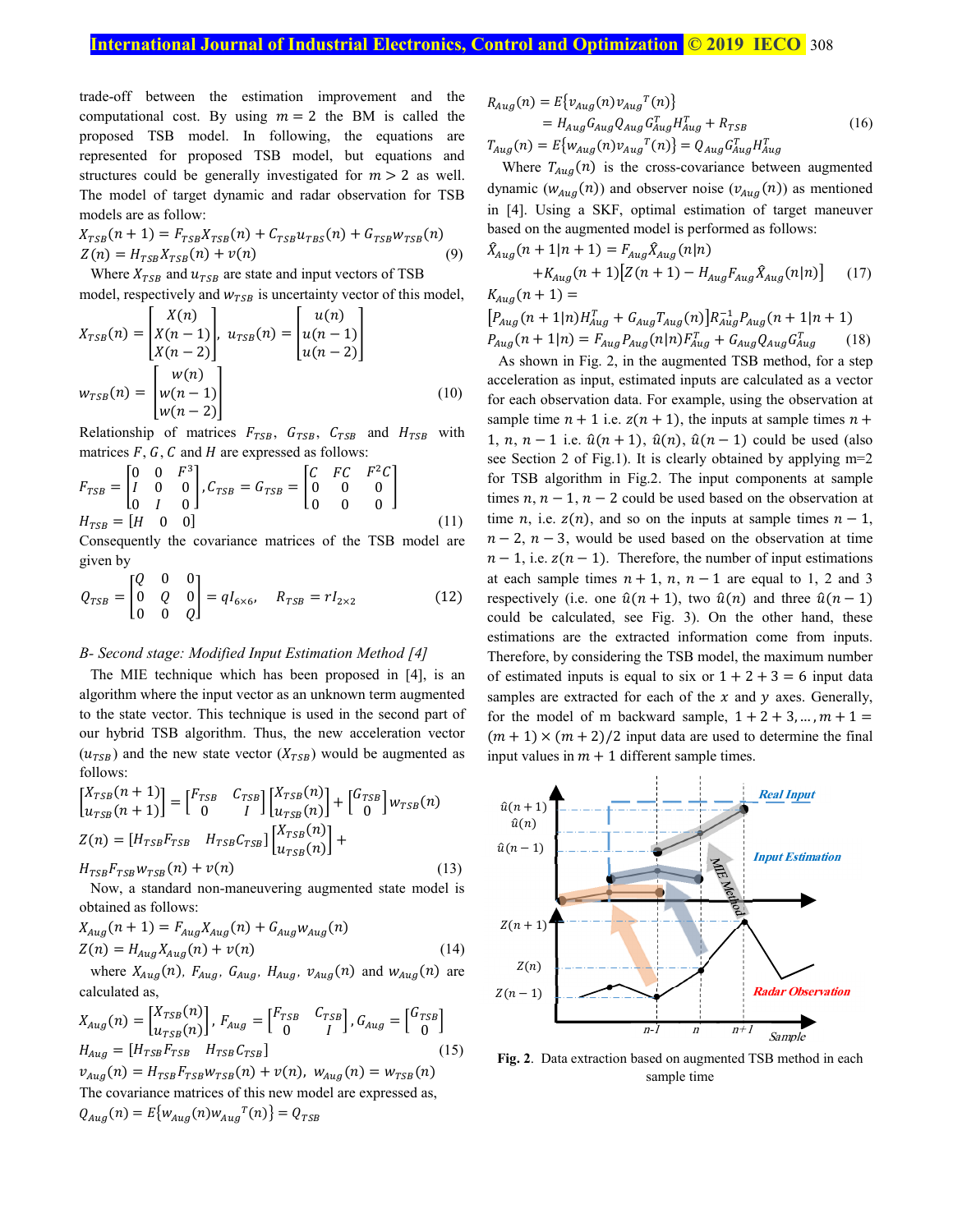### *C- Third stage: Data Fusion.*

Different data fusion approaches are used to find a proper amount of troubled information which maybe arisen from different viewpoint or incomplete information. By fusion of these types of information, besides the correction and completion, results with proper improvement and high stability could be achieved [29].

The Data fusion technique which is used in the proposed algorithm in this paper, is unlike to the data fusion related to the multi sensors problems such as [30, 31]. In these kind of papers, the information obtained from several observers are combined in each sample time. While in the proposed scheme, different input estimations obtained in Second stage (i.e.  $\hat{u}(n + 1)$ ,  $\hat{u}(n)$  and  $\hat{u}(n-1)$  within the vector  $\hat{X}_{Aug}(n+1)$ , would be combined that come from only one observer. At the Third stage of the proposed algorithm, the different data fusion algorithms for extracted data is used to achieve the best final input estimation.



**Fig. 3**. Data Extraction in different sample times and input function identification strategy

There are several methodologies in the field of data fusion. In this paper there are two inputs in each  $x$  and  $y$  axis, so for each axis the proposed method is used separately. Therefore, the notation  $\hat{u}_{x/y}(n)$  is used for the input estimation in the arbitrary x or y axis. The data composition approach in this paper is based on two strategies. The first strategy determines the final estimation value in a specified sample time using the extracted data in that sample time. This strategy is introduced as the specific sample determination (SSD). For example, final estimation of  $\hat{u}(n - 1)$  is performed using the data of  $\hat{u}_{TSB}(n - 1)$  $1|n-1|$ ,  $\hat{u}_{TSB}(n-1|n)$  and  $\hat{u}_{TSB}(n-1|n+1)$  (see Section 2) and 3 of Fig.1). The second strategy is based on determining the final estimation value using all of the extracted data (see Fig. 3) that this strategy is introduced as input function identification (IFI). In this strategy, we often seek to identify and smooth out the estimator response. The final values of input estimation are achieved from the identification function. Some of the most important ones of the data fusion techniques are as follows:

### *1) Mean method*

One of the most common methods of data fusion is the socalled mean method. In this methodology, the final estimation value in a specified sample is equal to the average value of the extracted data. This method is a simple solution from the SSD strategy. The final value of input estimation in the samples  $n -$ 1, *n* and  $n + 1$  is calculated as follows:

$$
\hat{u}_{x/y}(n-1) = \frac{1}{3} \sum_{i=1}^{3} \hat{u}_{TSB_{x/y}}(n-1|n+i-2)
$$
 (19)

$$
\hat{u}_{x/y}(n) = \frac{1}{2} \sum_{i=1}^{2} \hat{u}_{TSB_{x/y}}(n|n+i-1)
$$
\n(20)

$$
\hat{u}_{x/y}(n+1) = \hat{u}_{TSB_{x/y}}(n+1|n+1)
$$
\n(21)

## *2) Min-Max method*

Another common kind of data fusion approaches is the Min-Max method. In this methodology, the final estimation value in a specified sample is determined from maximum/minimum of the extracted data in that sample time. This approach follows the SSD strategy, too. The final value of input estimation for each of the x and y axes in samples  $n-1$ , n and  $n+1$  is calculated follows:

$$
\hat{u}_{x/y}(n-1) = \min_{i=1,2,3} \left\{ \hat{u}_{TSB_{x/y}}(n-1|n+i-2) \right\}
$$
 (22)

$$
\hat{u}_{x/y}(n) = \min_{i=1,2} \{ \hat{u}_{TSB_{x/y}}(n|n+i-1) \}
$$
\n(23)

$$
\hat{u}_{x/y}(n+1) = \hat{u}_{TSB_{x/y}}(n+1|n+1)
$$
\n(24)

## *3) Curve Fit method*

In this data fusion methodology, in each of the  $x$  and  $y$  axes and input function is identified and the final estimation is obtained from that function. This method follows the IFI strategy. A common approach to system identification is to assume that the model structure corresponds to an autoregressive with exogenous inputs description, where the unknown parameters are estimated using least square criterion [32-35]. Assume that the input movement on the linear regression equation be as follows:

$$
\hat{u}_{x/y}(t) = P^T \theta + e \tag{25}
$$

For each sample time  $t = nT$  where  $\theta$  is unknown parameters vector of the model,  $P$  is the system data vector, and  $e$  is the error rate. The vectors  $\theta$  and  $p$  are defined as

$$
P = \begin{bmatrix} 1 & t & t^2 & \cdots & t^N \end{bmatrix}^T
$$
  
\n
$$
\theta = \begin{bmatrix} a_0 & a_1 & a_2 & \cdots & a_N \end{bmatrix}^T
$$
 (26)

Where,  $N$  is the degree of the polynomial function. Using the best least unbiased error (BLUE) method, the optimum value of the vector  $\theta$  is calculated as follows:

$$
\theta_{op_{x/y}} = (P^T P)^{-1} P^T \hat{u}_{x/y} (nT) \tag{27}
$$

According to the equation (27), the optimum function is obtained as follow:

$$
\hat{u}_{op_{x/y}}(n) = P^T \theta_{op_{x/y}} \tag{28}
$$

The final value of input estimation is obtained by replacing times aligned to the samples  $n - 1$ , n and  $n + 1$  in equation (27). In order to reduce the computational cost of the methodology, it is recommended that polynomial functions of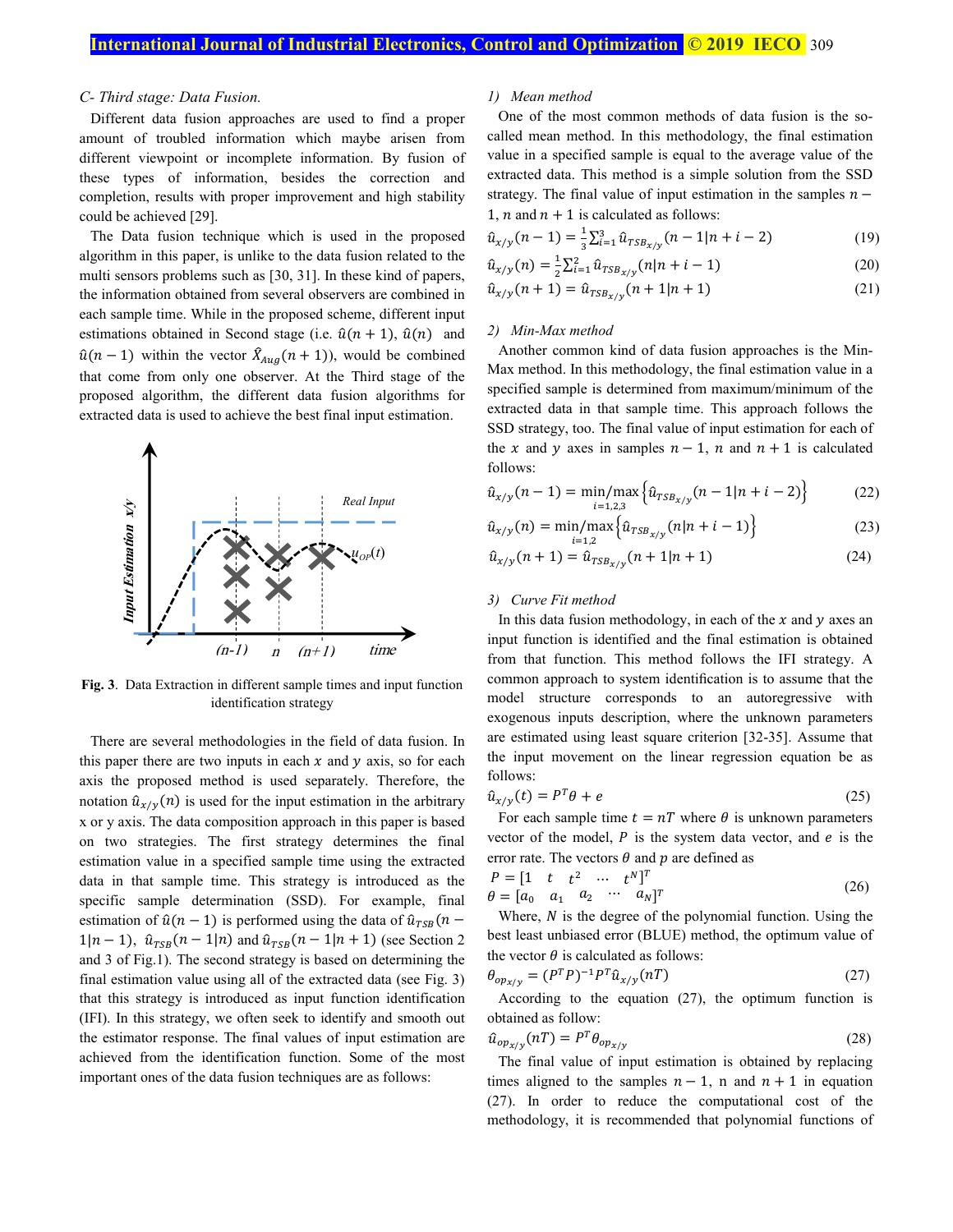# **International Journal of Industrial Electronics, Control and Optimization <b>© 2019 IECO** 310

degree 1 (N = 1) or 2 (N = 2) to be used:  
\n
$$
u_{x/y}(t) = a_0 + a_1 t
$$
 (29)  
\n $u_{x/y}(t) = a_0 + a_1 t + a_2 t^2$  (30)

### *4) The innovative fast curve method*

One of the major advantages of the backward algorithm over the other traditional methodologies is that the backward algorithm could have the fast response by using a novel data fusion technique. This technique is similar to the curve fit method, but instead of the optimal function, a function with faster response is used for each sample point (see Fig. 4).

Despite of the curve fit method; a new function is identified for each data sample. The optimum parameters obtained from the curve fit method will be used in this approach. The difference between the functions recognized in this method and previous method is its quick slope. If we consider the optimal polynomial functions of degree 1 or 2 as follows:

$$
\hat{u}_{x/y}(t) = a_0 + a_1 t \tag{31}
$$

$$
\hat{u}_{x/y}(t) = a_0 + a_1 t + a_2 t^2 \tag{32}
$$

By transforming the equation (31) and (32) about the sample time  $(n - 2)T$ ,

$$
\hat{u}_{x/y}((n-2)T) = a_0 + a_1(n-2)T \tag{33}
$$

$$
\hat{u}_{x/y}((n-2)T) = a_0 + a_1(n-2)T + a_2((n-2)T)^2
$$
\n(34)

And by subtracting equation (31) from (33) and subtracting equation (32) from (34),

$$
\hat{u}_{x/y}(t) = a_1(t - (n-2)T) + \hat{u}_{x/y}((n-2)T)
$$
\n
$$
\hat{u}_{x/y}(t) = a_1(t - (n-2)T) + a_2t^2 - a_2((n-2)T)^2 +
$$
\n(35)

$$
\hat{u}_{x/y}\big((n-2)T\big) \tag{36}
$$

On the other hand, the equations (35) and (36) are considered based on the polynomial functions of degree 1 and 2, between two sample points t and  $(n - 2)T$ . In order to make the response faster, the derivative of the proposed functions should be increased. The derivative of the (35) and (36) are as follows:

$$
\frac{d}{dt}\hat{u}_{x/y}(t) = a_1\tag{37}
$$

$$
\frac{d}{dt}\hat{u}_{x/y}(t) = a_1 + 2a_2t\tag{38}
$$

By multiplying an accelerating factor  $(k_{fast})$  to the equations (37) and (38) and then integrating them around sample time  $(n - 2)T$ ,

$$
\hat{u}_{fast_{x/y}}(t) = k_{fast}a_1(t - (n-2)T) + \hat{u}_{fast_{x/y}}((n-2)T) (39)
$$
  
\n
$$
\hat{u}_{fast_{x/y}}(t) = k_{fast}a_1(t - (n-2)T) + k_{fast}a_2t^2 - a_2((n-2)T)^2 + \hat{u}_{fast_{x/y}}((n-2)T)
$$
\n(40)

The final value of the input estimation is calculated by replacing the times  $n + 1$ , n and  $n - 1$  in equations (39) and (40). The value of acceleration factor  $k_{\text{fast}}$  for each sample time could be different. By considering  $k_{fast}^{n-1}$  as the accelerating factor for the function at the sample time  $n-1$ ,  $k_{fast}^n$  for the function at the sample time n and  $k_{fast}^{n+1}$  for the function at the sample time  $n + 1$ , the relation between these factors is considered as follows (see Fig. 5):





**Fig. 4**. The performance of innovative fast Curve method with different accelerating factors

The numerical results of all data fusion methods will be investigated in the result section.

# *D- Fourth stage: SKF with estimated input (known input) assumption*

The final value of the input estimation from the previous section is used in this section as the known input. According to the Fig. 1, the Kalman filter is used for the state estimation. The SKF is the most optimum state estimator for the linear nonmaneuvering models with known input vector. The number of required filters for the model of *m* backward samples are *m*. So, two standard Kalman filters are used for the TSB model (see Fig. 5). The proposed algorithm would use the SKF frame work as follows:

$$
\hat{X}(n+1|n+1) = F\hat{X}(n|n) + C\hat{u}_{x/y} + K(n+1)[Z(n+1) - HF\hat{X}(n|n) - HC\hat{u}_{x/y}]
$$
\n(42)

In (42),  $X(n + 1|n + 1)$  is final state estimation and  $K(n + 1)$  is the Kalman gain calculated as follows:

 $K(n + 1) = P(n + 1|n)H^{T}R^{-1}P(n + 1|n + 1) = P(n + 1|n)$  $-P(n+1|n)H^{T}[R+HP(n+1|n)H^{T}]^{-1}HP(n+1|n)$  (43)  $P(n + 1|n) = FP(n|n)F^{T} + GQG_{Aug}^{T}$ 

At the beginning of the state estimation process,  $\hat{X}(n)$  could be calculated using  $\hat{X}(n-1)$ ,  $\hat{u}(n-1)$  and  $Z(n)$  with the SKF 1 (see Fig. 5). Consequently,  $\hat{X}(n + 1)$  would be calculated using the previous  $\hat{X}(n)$  and  $\hat{u}(n)$  and  $Z(n + 1)$  with SKF 2.

Finally, two estimation scenarios including online estimate and delayed estimation are expressible for the backward algorithm.

## *- The online estimation:*

The online estimation is achieved by the present observation, for example, the estimation of states and input in the sample time  $n + 1$  is obtained by the present observation, i.e.  $Z(n + 1)$ .

## *- The delayed estimation:*

The delayed estimate is the estimation that is performed using  *samples observation after the present, for example, the* estimation of the states and input in the sample  $n + 1$  is achieved by the observation  $Z(n + m + 1)$ , (i.e. m samples after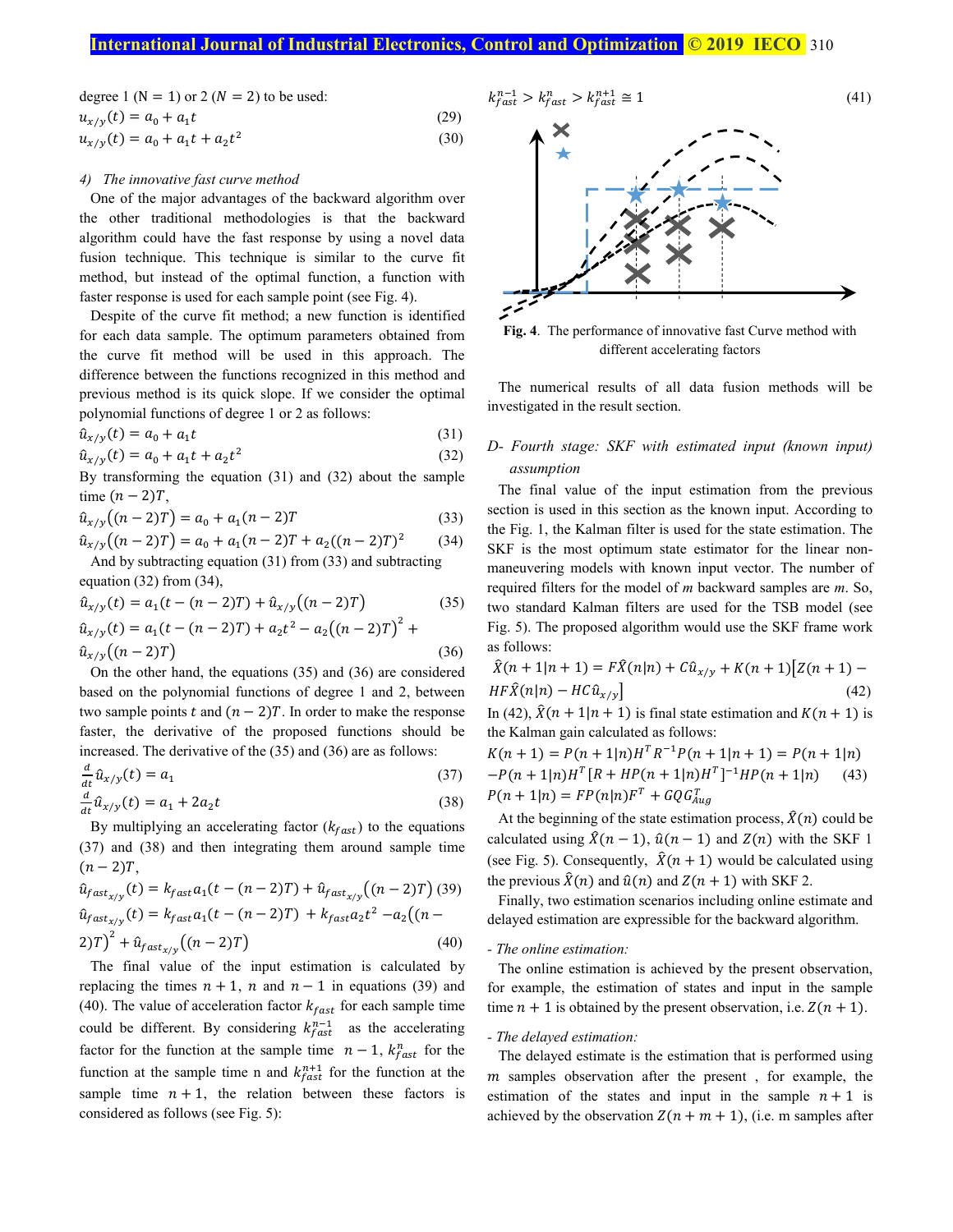

**Fig. 5**. SKF implemented for fourth stage of the proposed algorithm On the other hand, the online scenario estimation is done similar to the traditional algorithms, but the delayed estimation scenario is performed after some delayed samples. Due to using several observations, the delayed estimation scenario will have better results compared with the online estimation scenario.

## **IV. SIMULATION RESULTS**

The performance of the new hybrid scheme is compared with the traditional MIE method in two different examples. It is assumed that the target moves, in a two-dimensional plane. Since that the *mean* and *max/min* data fusion methods have the simplest structure and they have not shown favorable results the simulation of the proposed algorithm is done only with the *curve fit* and *fast curve* data fusion methods. All the initial conditions and the other alignment parameters using in the following examples are the same in the proposed methods including *curve fit* and *fast curve* and the MIE approach.

*Example 1:* As the first example, a target with initial condition

 $X(0) = [3 \text{ km} \quad 0 \text{ ms}^{-1} \quad 2 \text{ km} \quad 20 \text{ ms}^{-1}]^T$  and the acceleration  $u(t) = \begin{bmatrix} 0 & 0 \end{bmatrix}^T$  ( $ms^{-2}$ ) for time interval  $0 < t <$  $100$  (Sec) is considered. In this simulation, the target begins to high maneuver as  $u(t) = [30 \t15]^T (ms^{-2})$  for time interval  $100 < t < 300$  (*Sec*). The sample time is  $T = 2$  (*s*) and the elements of the covariance matrices in (12) are selected as  $q = 1$ and  $r = 10000$  ( $m<sup>2</sup>$ ). As mentioned, the simulation of the proposed algorithm is done only with the *curve fit* and *fast curve*  data both with degree 2. Constant gains in *fast curve* with degree 2 in (40) are assumed  $k_{fast}^{n-1} = 6$ ,  $k_{fast}^{n} = 2$  and  $k_{fast}^{n+1} = 1$ , respectively. Due to use the MIE method, proposed by Khaloozadeh and Karsaz in [4] as the traditional augmentation approach or modified input estimation (MIE), for data extraction in the proposed method, also a single MIE approach is simulated to compare the results.

Fig. 6 shows the actual values and the estimations of  $u_r(t)$  and  $u<sub>v</sub>(t)$  and also their corresponding errors by the proposed method and the method of MIE, respectively. Fig. 7 shows the actual values and the estimations of  $v_x(t)$  and  $v_y(t)$  and also their corresponding errors. Fig. 8 illustrates the actual values and the estimations of target positions also their corresponding errors in the  $X$  and  $Y$  directions for the proposed method and the method of MIE, respectively.



**Fig. 6**. The actual and estimation values of target acceleration and also their corresponding errors by the proposed method and the method of MIE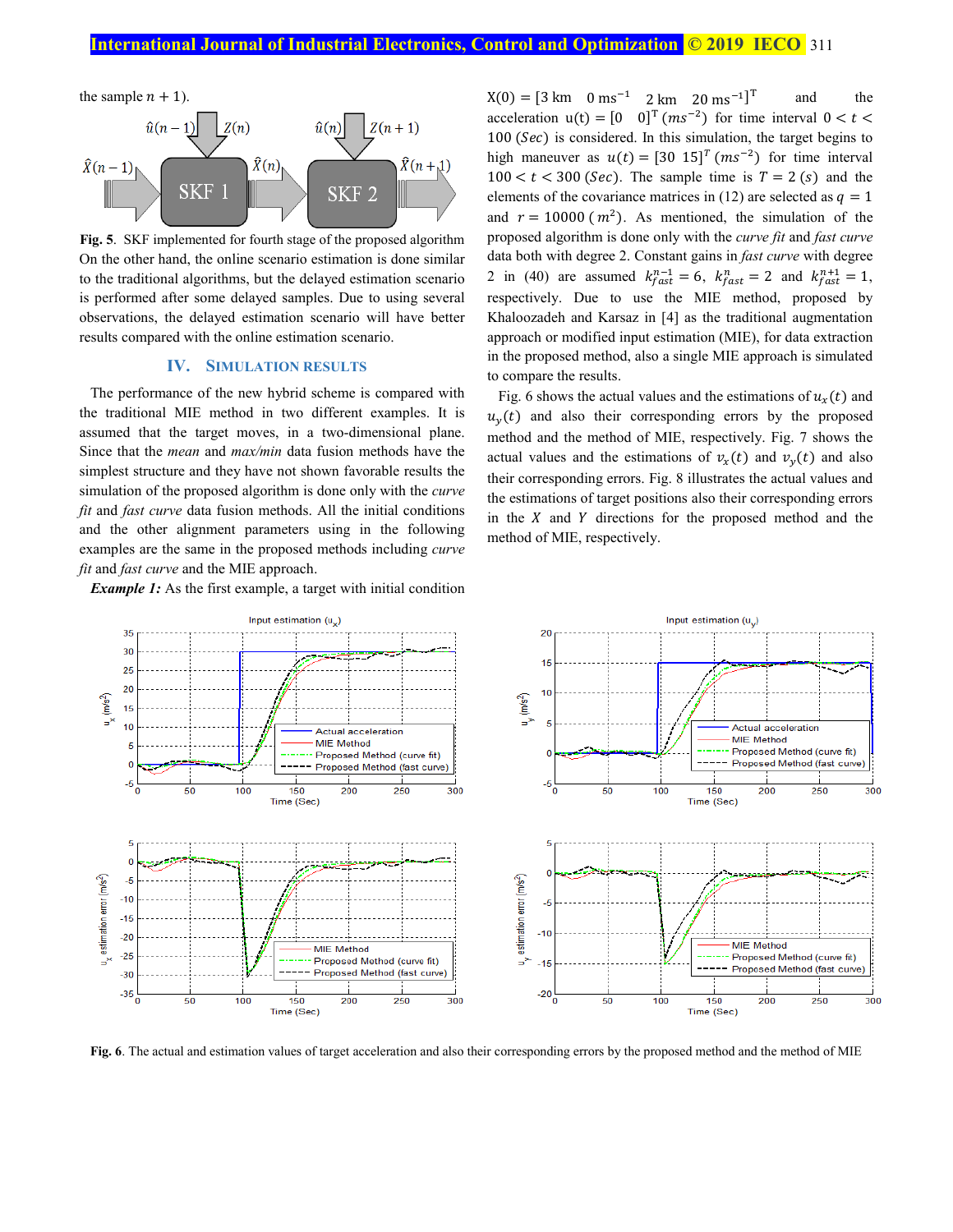# **International Journal of Industrial Electronics, Control and Optimization © 2019 IECO** 312



**Fig. 7**. The actual and estimation values of target velocity and also their corresponding errors by the proposed method and the method of MIE



**Fig. 8**. The actual and estimation values of target position and also their corresponding errors by the proposed method and the method of MIE<br>To proof the robustness of our obtained results over the MIE approach a Monte-Carlo simul approach a Monte-Carlo simulation approach is used. So, Table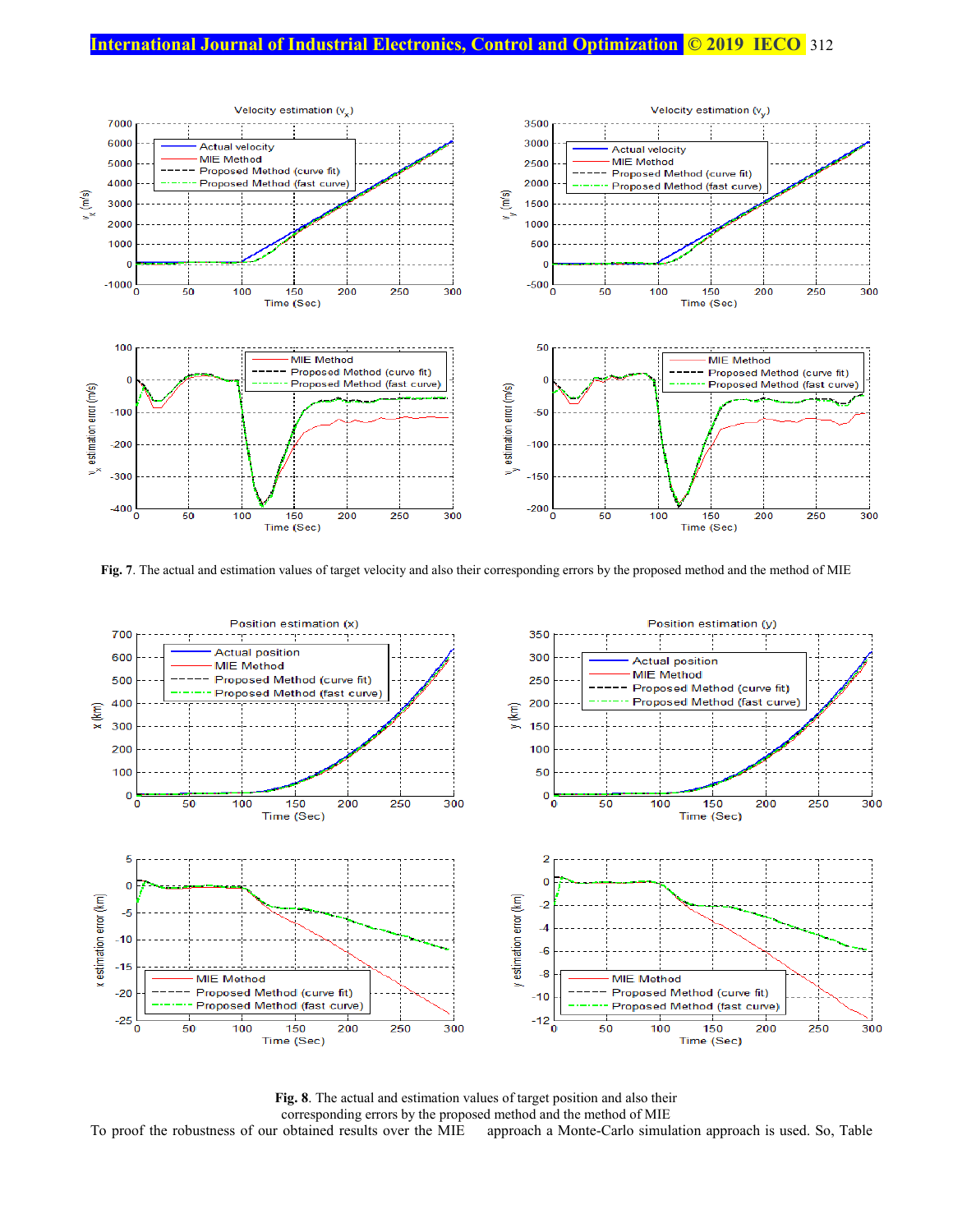I, shows the results obtained by the new proposed algorithm with different approaches and their corresponding errors with 100 Monte-Carlo runs in maneuvering target. Although, the time consumption of the proposed scheme is comparable with the MIE method, the RMSE of proposed algorithm are reduced by almost half in target position estimations.

| Monte-Carlo simulation results for 100 runs in Example 1 |                     |         |            |             |                 |                       |              |                       |  |  |
|----------------------------------------------------------|---------------------|---------|------------|-------------|-----------------|-----------------------|--------------|-----------------------|--|--|
| <b>Method</b>                                            |                     | x(km)   | $\nu$ (km) | $v_x$ (m/s) | $v_{v}$ $(m/s)$ | ux(m)<br>$\sqrt{s^2}$ | $uy (m/s^2)$ | <b>CPU</b> Time (sec) |  |  |
| <b>MIE</b>                                               |                     | 8.0762  | 4.0399     | 99.3511     | 50.2273         | 8.2113                | 4.3595       | 0.6324                |  |  |
| <b>Proposed</b>                                          | Curve Fit (poly 2)  | 4.02919 | 2.0207     | 79.0956     | 36.6177         | 7.5806                | 4.0897       | 0.6436                |  |  |
|                                                          | Fast Curve (poly 2) | 3.92989 | .9237      | 78.0456     | 33,0077         | 6.5863                | 4.0097       | 0.6754                |  |  |

**TABLE I**

Monte-Carlo simulation results for 100 runs in Example 1

**Example 2:** For this example target initial condition is supposed with state  $X(0) =$  $[3 \text{ km} \quad 0 \text{ ms}^{-1} \quad 2 \text{ km} \quad 20 \text{ ms}^{-1}]^T$  and the acceleration  $u(t) = [0 \t 0]^T (ms^{-2})$  for time intervals  $0 \le t < 200$  s and  $400 \le t \le 600$  s. In this simulation, the target begins to high maneuver as  $u(t) = [5 \t 5]^T (ms^{-2})$  for  $200s \le t < 400s$ . The sample time and the elements of the covariance matrices are selected as those selected in Example 1. The proposed algorithm is simulated using methods include c*urve fit* with degrees 1 and 2 and *fast curve* with degrees 1 and 2. Constant gains in *fast* 

*curve* with degree 1 and 2 method in (39) and (40) are assumed  $k_{fast}^{n-1} = 7$ ,  $k_{fast}^{n} = 3$  and  $k_{fast}^{n+1} = 1$ , respectively.

Results of the proposed method with a variety of data fusion methods which have been stated in Third stage of the proposed algorithm, are shown in Fig 9-11. For each method is used both online and delay estimation separately as stated in (III-D). In delay estimation, input will be estimated after two sample time or after  $2T = 4$  (sec) of the present observation. Fig. 9 shows the results of input estimation and Fig. 10 and Fig. 11 show the results of velocity and position estimations, respectively.



**Fig. 9**. The actual values and the estimation of X and Y accelerations and their corresponding errors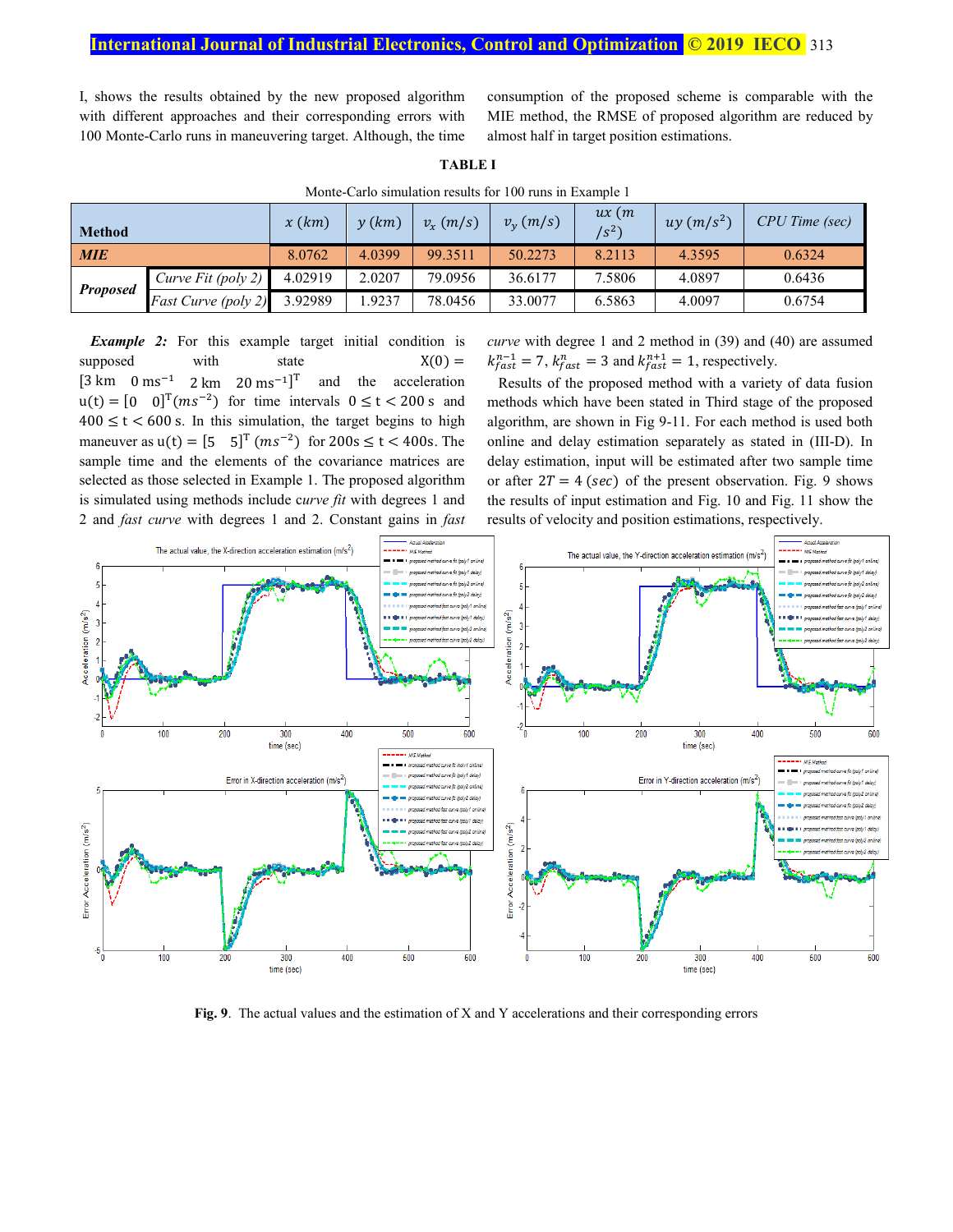

**Fig. 10**. The actual values and the estimation of X and Y velocities and their corresponding errors



**Fig. 11**. The actual values and the estimation of X and Y positions and their corresponding errors

Performance evaluation of above mentioned approaches is calculated by the mean value of error (ME), the mean of absolute error (MAE) and the root mean square error (RMSE) indices. ME and MAE measures demonstrate the level of estimation matching with real value, and RMSE measured represents the rate of estimate distribution with real value. To proof the robustness of our obtained results over the MIE approach a Monte-Carlo simulation approach is used. So, Table II, shows the results obtained by the new proposed algorithm with different approaches and their corresponding errors with 100 Monte-Carlo runs in maneuvering target. According to Figs. 9-11 and Table II, the results for each data fusion method are as follows.

*Curve Fit*: For acceleration estimation it is clear that the results are approximately improved compared to the MIE estimation. In this method the performance of the second order polynomial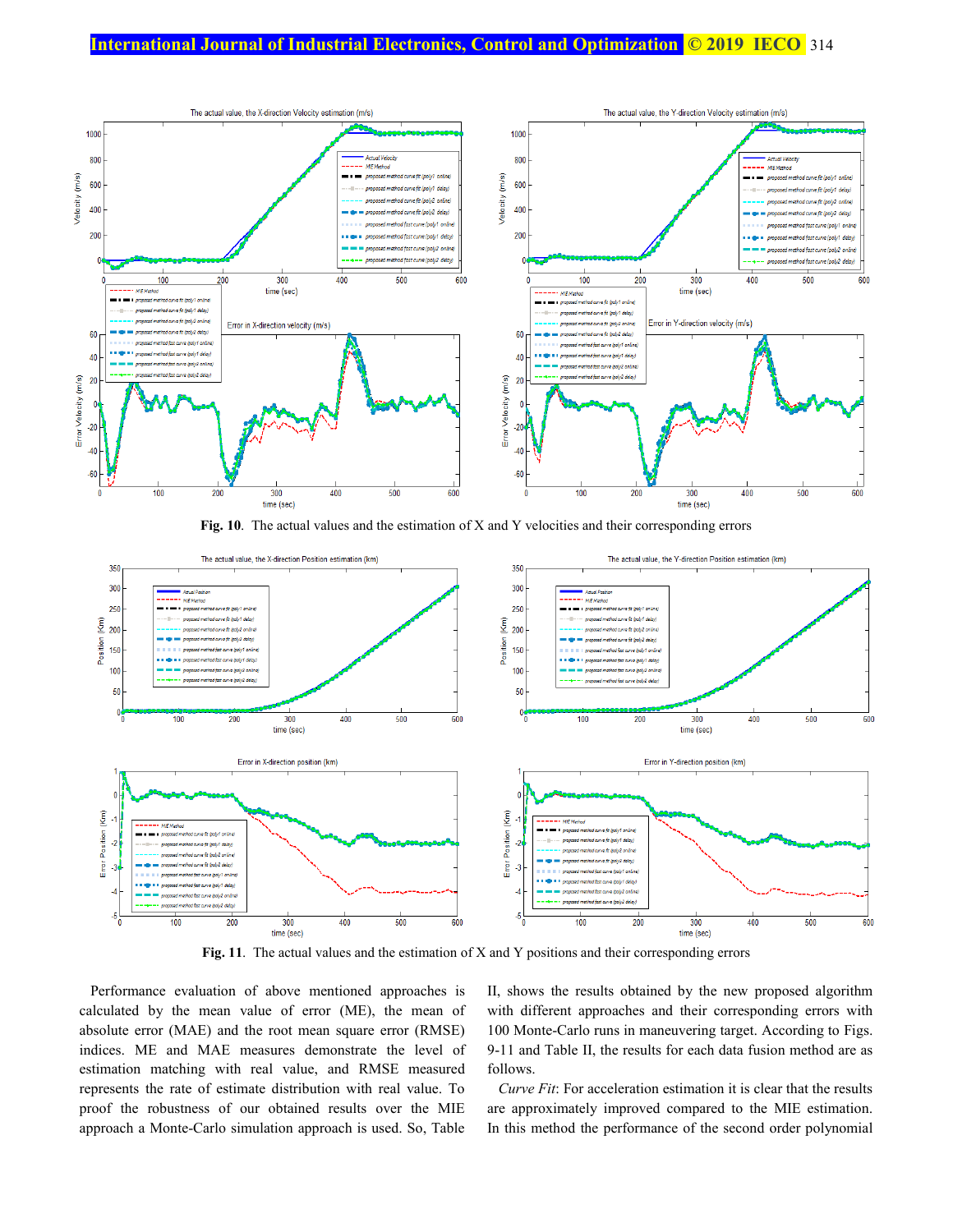is relatively better than first order.

*Fast Curve*: This is the only approach that could reduce the transient effect of approximation. The estimation results indicate a significant improvement in acceleration detection compared to the *cure fit* and MIE approach. Due to the better performance and fast convergence ability the estimation of target position has been improved as well as velocity. In this method the first order of polynomial has effective performance compared to second of order polynomial. Also delay estimation mode has suitable improvement compared to online estimation mode. According to above mentioned issues, all proposed methods represent appropriate results especially the *fast curve* with first order of polynomial approach (see Table II, green rows). Nevertheless, several proper methods could be selected for each criterion according to application of each criterion in different scenarios. The *fast curve* method which is a heuristic one in data fusion field is introduced as high risk method with very well results.

# **V. CONCLUSION**

This paper deals with a new hybrid modelling of unknown input estimation problem for tracking high maneuvering targets and proposed the two-sample backward (TSB) model. The new hybrid algorithm for high maneuvering target tracking provides an online performance as well as the other methodologies besides the advantages for modification of previous states.

Simulation results are provided to confirm the theoretical and experimental developments of the proposed scheme in two different examples. The results are compared with the work of Khaloozadeh and Karsaz in [4] as the traditional augmentation approach or modified input estimation (MIE). The results showed that the backward algorithm makes advantages such as reduction of the transient state error and more stability for the estimation by an appropriate combination of the traditional estimators. The innovative *Fast curve* approach in data fusion section which is the main stage of the proposed algorithm could reduce the transient effect of approximation. The estimation results indicate a significant improvement in acceleration, velocity and position estimations compared to the MIE approach.

| <b>TABLE II</b>                                          |  |
|----------------------------------------------------------|--|
| Monte-Carlo simulation results for 100 runs in Example 2 |  |

|                                |                 |                                    |        | x(km)     | y(km)     | $\alpha$ . The case of the community of the case of $\alpha$ is the case of $\alpha$<br>$v_x(m/s)$ | $v_{v}$ $(m/s)$ | $ux(m/s^2)$ | $uy (m/s^2)$ |
|--------------------------------|-----------------|------------------------------------|--------|-----------|-----------|----------------------------------------------------------------------------------------------------|-----------------|-------------|--------------|
|                                | MIE method      |                                    |        | $-2.3684$ | $-2.4385$ | $-7.3303$                                                                                          | $-7.4449$       | $-0.0052$   | $-0.0063$    |
| ME                             | Proposed Method | Curve Fit (poly 1)                 | online | $-1.2051$ | $-1.2347$ | $-3.7714$                                                                                          | $-4.0138$       | 0.0298      | 0.0235       |
|                                |                 |                                    | delay  | $-1.1850$ | $-1.2212$ | $-3.2461$                                                                                          | $-3.3606$       | 0.0330      | 0.0257       |
|                                |                 | Curve Fit (poly 2)                 | online | $-1.2038$ | $-1.2350$ | $-3.8658$                                                                                          | $-4.3752$       | 0.0359      | 0.0305       |
|                                |                 |                                    | delay  | $-1.1832$ | $-1.2200$ | $-3.3452$                                                                                          | $-3.7143$       | 0.0388      | 0.0322       |
|                                |                 | Fast Curve (poly                   | online | $-1.2049$ | $-1.2346$ | $-3.7981$                                                                                          | $-4.0720$       | 0.0265      | 0.0196       |
|                                |                 |                                    | delay  | $-1.1849$ | $-1.2210$ | $-3.2837$                                                                                          | $-3.4081$       | 0.0246      | 0.0182       |
|                                |                 | Fast Curve (poly                   | online | $-1.2039$ | $-1.2421$ | $-3.6606$                                                                                          | $-3.8789$       | 0.0277      | 0.0227       |
|                                |                 | 2)                                 | delay  | $-1.1843$ | $-1.2291$ | $-3.1351$                                                                                          | $-3.2268$       | 0.0269      | 0.0215       |
| MAE                            |                 | MIE method                         | 2.3850 | 2.4540    | 17.5371   | 17.3403                                                                                            | 0.8553          | 0.8520      |              |
|                                | Proposed Method | Curve Fit (poly 1)                 | online | 1.2211    | 1.2479    | 16.9567                                                                                            | 16.9898         | 0.8050      | 0.8024       |
|                                |                 |                                    | delay  | 1.2062    | 1.2394    | 16.4678                                                                                            | 16.3726         | 0.7927      | 0.7894       |
|                                |                 | Curve Fit (poly 2)                 | online | 1.2189    | 1.2514    | 16.8709                                                                                            | 17.1735         | 0.8062      | 0.8011       |
|                                |                 |                                    | delay  | 1.2038    | 1.2430    | 16.3839                                                                                            | 16.5551         | 0.7951      | 0.7886       |
|                                |                 | Fast Curve (poly<br>I)             | online | 1.2180    | 1.2471    | 15.1828                                                                                            | 15.2454         | 0.7692      | 0.7613       |
|                                |                 |                                    | delay  | 1.2028    | 1.2384    | 14.6100                                                                                            | 14.5343         | 0.6888      | 0.6824       |
|                                |                 | Fast Curve (poly                   | online | 1.2184    | 1.2548    | 16.2846                                                                                            | 16.3384         | 0.7966      | 0.7901       |
|                                |                 | 2)                                 | delay  | 1.2038    | 1.2466    | 15.6490                                                                                            | 15.5800         | 0.8944      | 0.8858       |
| Proposed Method<br><b>RMSE</b> |                 | MIE method                         |        | 1.7787    | 1.7807    | 23.4677                                                                                            | 23.4138         | 1.5683      | 1.5620       |
|                                |                 | Curve Fit (poly 1)                 | online | 0.8808    | 0.8703    | 25.2791                                                                                            | 25.6931         | 1.5329      | 1.5263       |
|                                |                 |                                    | delay  | 0.8763    | 0.8763    | 24.4856                                                                                            | 24.4557         | 1.5100      | 1.5032       |
|                                |                 | Curve Fit (poly 2)                 | online | 0.8808    | 0.8744    | 24.8849                                                                                            | 25.9554         | 1.5296      | 1.5270       |
|                                |                 |                                    | delay  | 0.8764    | 0.8824    | 24.0798                                                                                            | 24.7313         | 1.5094      | 1.5057       |
|                                |                 | Fast Curve (poly<br>$\overline{I}$ | online | 0.8872    | 0.8779    | 22.3762                                                                                            | 23.0249         | 1.4695      | 1.4657       |
|                                |                 |                                    | delay  | 0.8821    | 0.8836    | 21.3433                                                                                            | 21.4891         | 1.3027      | 1.2992       |
|                                |                 | Fast Curve (poly                   | online | 0.8820    | 0.8723    | 24.1274                                                                                            | 24.3471         | 1.5150      | 1.5021       |
|                                |                 | 2)                                 | delay  | 0.8768    | 0.8778    | 23.0864                                                                                            | 22.8211         | 1.4744      | 1.4631       |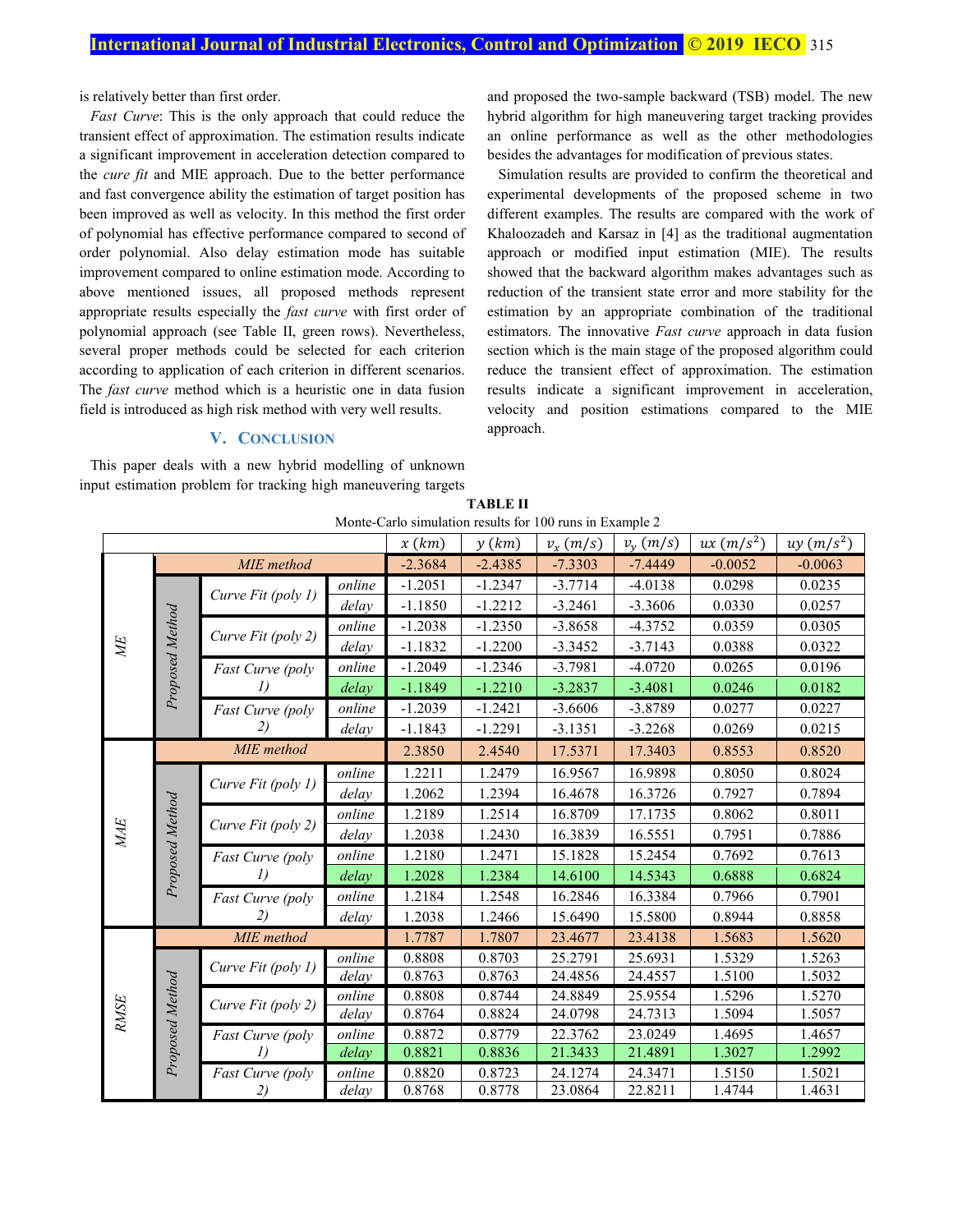# **International Journal of Industrial Electronics, Control and Optimization © 2019 IECO** 316

## **VI. REFERENCES**

- [1] Pachter, M.: 'Kalman filtering when the large bandwidth control is not known', IEEE Trans. Aerosp. Electron. Syst., 2012, 48, (1), pp. 542-551.
- [2] Lee H., Tahk, M.J.: 'Generalized input-estimation technique for tracking maneuvering targets', IEEE Trans. Aerosp. Electron. Syst., 1999, 35, 4, pp.1388-1402.
- [3] Chan, Y.T., Hu, A.G.C., Plant, J.B.: 'A Kalman filter based tracking scheme with input estimation', IEEE Trans. Aerosp. Electron. Syst., 1979, 15, (2), pp. 237–244.
- [4] Khaloozadeh, H., Karsaz, A.: 'Modified input estimation technique for tracking manoeuvring Targets', *IET Radar Sonar Navig.,* 2009, 3, (1), pp. 30–41.
- [5] Sheng, H., Zhao, W., Wang, j.: 'Interacting multiple model tracking algorithm fusing input estimation and best linear unbiased estimation filter', *IET Radar Sonar Navig.,* 2017, 11, (1), pp. 70-77.
- [6] Wang, T.C., Varshney, P.K.: 'A tracking algorithm for maneuvering targets'*, IEEE Trans. Aerosp. Electron. Syst.,* 1993, 29, (3), pp. 910–924.
- [7] Whang, H.I., Lee, J.G., Sung, T.K.: 'Modified input estimation technique using pseudo residuals', *IEEE Trans. Aerosp. Electron. Syst.*, 1994, 30, (1), pp. 220–228.
- [8] Cloutier, J.R., Lin, C.F., Yang, C.: 'Enhanced variable dimension filter for maneuvering target tracking*', IEEE Trans. Aerosp. Electron. Syst*., 1993, 29, (3), pp. 786–797.
- [9] Liang, Y., Zhou, D., Zhang, L., Pan, Q.: 'Adaptive filtering for stochastic systems with generalized disturbance inputs', *IEEE Signal Process., Letters*, 2008 15, pp. 645-648.
- [10] Karsaz, A., Khaloozadeh, H.: 'An optimal two-stage algorithm for highly maneuvering targets tracking', *Signal Process.*, 2009, 89, (4), pp. 532–547.
- [11] Bahari, M.H., Karsaz, A., Pariz, N.: 'High maneuvering target tracking using a novel hybrid Kalman filter-fuzzy logic architecture', *Int. J. Innovative Computing, Information and Cont.,* 2011, 7. (5), pp. 501-511.
- [12] Malekian, H., Khaloozadeh, H.: 'Extended input estimation method for tracking non-linear manoeuvring targets with multiplicative noises' *, IET Radar Sonar Navig.,* 2016, 10, (9), pp. 1683-1690.
- [13] Hu, X., Hu, Y.H., Xu, B.: 'Generalised Kalman filter tracking with multiplicative measurement noise in a wireless sensor network', *IET Signal Process.,* 2014, 8, (5), pp. 467–474.
- [14] Chung, Y.N., Juang, D.J., Hu, K.C., Li, M.L., Chuang, K.C.: 'The dual-Kalman filtering and neural solutions to maneuvering estimation problems', *J. Information Sci. and Eng.*, 2010, 26, pp. 1479-1490.
- [15] Lee, B.J., Park, J.B., Joo, Y.H., Jin, S.H.: 'Intelligent Kalman filter for tracking a manoeuvring target', *IEE Proc.-Radar Sonar Navig.,* 2004, 151, (6), pp. 344-350.
- [16] Lan, H., Liang, Y., Yang, F., Wang, Z., Pan, Q.: 'Joint estimation and identification for stochastic systems with unknown inputs', *IET Control Theory Appl*., 2013, 7, (10), pp. 1377–1386.
- [17] Zhou, J., Liang, Y., Zhou, L., Quan, P.: 'Joint estimation of state and bias based on generalized systematic model'. Proc. Int. Conf. on Control. China, July 2015, pp. 28-30.
- [18] Mohammed, D., Mokhtar, K., Abdelaziz, O., Abdelkrim, M.: 'A new IMM algorithm using fixed coefficients filters (fast IMM)', *Int. J. Electron. Commun.*, 2010, 64, pp. 1123–1127.
- [19] Jin, B., Jiu, B., Su, T., Liu, H., Liu, G.: 'Switched Kalman filter-interacting multiple model algorithm based on optimal

autoregressive model for manoeuvring target tracking', *IET Radar Sonar Navig.*, 2015, 9, (2), pp. 199-209.

- [20] Zhu, L., Cheng, X.: 'High manoeuvre target tracking in coordinated turns,, *IET Radar Sonar Navig*., 2015, 9, (8), pp. 1078–1087.
- [21] Lee, B.J., Park, J.B., Lee, H.J., Joo, Y.H.: 'Fuzzy logic based IMM algorithm for tracking a manoeuvring target', *IEE Proc.- Radar Sonar Navig.*, 2005, 152, (1), pp. 16-22.
- [22] Luo, X., Jiu, B., Chen, S.: 'ML estimation of transition probabilities for an unknown maneuvering emitter tracking', *Signal Proc.,* 2015, 109, pp. 248–260, 2015.
- [23] Foo, P.H., Ng, G.W.: 'Combining the interacting multiple model method with particle filters for manoeuvring target tracking', *IET Radar Sonar Navig.*, 2011, 5, (3), pp. 234–255.
- [24] Kim, T.H., Song, T.L., Kim, H.J.: 'Information filters with reduced data storage for out-of-sequence measurements update', *IET Radar Sonar Navig.*, 2016, 10, (6), pp. 1038– 1045.
- [25] Abdullah, R.S.A.R., Salah, A.A., Ismail, A., et al.: 'Experimental investigation on target detection and tracking in passive radar using long-term evolution signal', *IET Radar Sonar Navig*., 2016, 10, (3), pp. 577–585.
- [26] Mušicki, D., Song, T.L., Lee, H.H.*, et al.*: 'Track-to-track fusion with target existence', *IET Radar Sonar Navig.*, 2015, 9, (3), pp. 241–248.
- [27] Karszaz, A., Ahari, A.A.: 'Backward input estimation algorithm for tracking maneuvering target'. Proc. Conf. Electrical Engineering, Shiraz, Iran, May 2016, pp. 745-750.
- [28] Garcia, C.E., Prett, D.M. Morari, M.: 'Model predictive control: theory and practice – a survery". *Auotomatic*, 1989, 25, (3), pp. 335-348.
- [29] Zitnik, M., Zupan, B.: 'Data fusion by matrix factorization', *IEEE Trans. On Pattern Analysis and Machine Intelligence, 2005,* 37, (1), pp. 41-55.
- [30] Zhou, L., Liang, Y., Zhou, j., Yang, F., Pan, Q.: 'Linear minimum mean squared estimation of measurement bias driven by structured unknown inputs', *IET Radar Sonar Navig.*, 2014, 8, (8), pp. 977-986.
- [31] George, D.E., Unnikrishnan, A.: 'On the divergence of information filter for multi sensors fusion', J. *Information Fusion*, 2016, 27, pp. 76-84.
- [32] Ljung, L.: 'System identification: theory for the user", (Prentice Hall, Englewood Cliffs, Nj, 1999).
- [33] Anderson, S.R., Dean, P., Kadirkamanathan, V., Kaneko, C.R.S., Porrill, J.: 'System identification from multiple shorttime-duration signals', *IEEE Trans. Biom. Eng.,* 2007, 54, (12), pp. 2205-2213.
- [34] Song, E., Zhu, Y., Zhou, J., Zhisheng, Y.: 'Optimal Kalman filtering fusion with cross-correlated sensor noises', *Automatica*, 2007, 43, pp. 1450–1456.
- [35] Ding, J., Xiao, J., Zhang, Y.: 'Distributed input and state estimation for non-linear discrete-time systems with direct feedthrough', *IET Control Theory Appl*., 2014, 8, (15), pp. 1543–15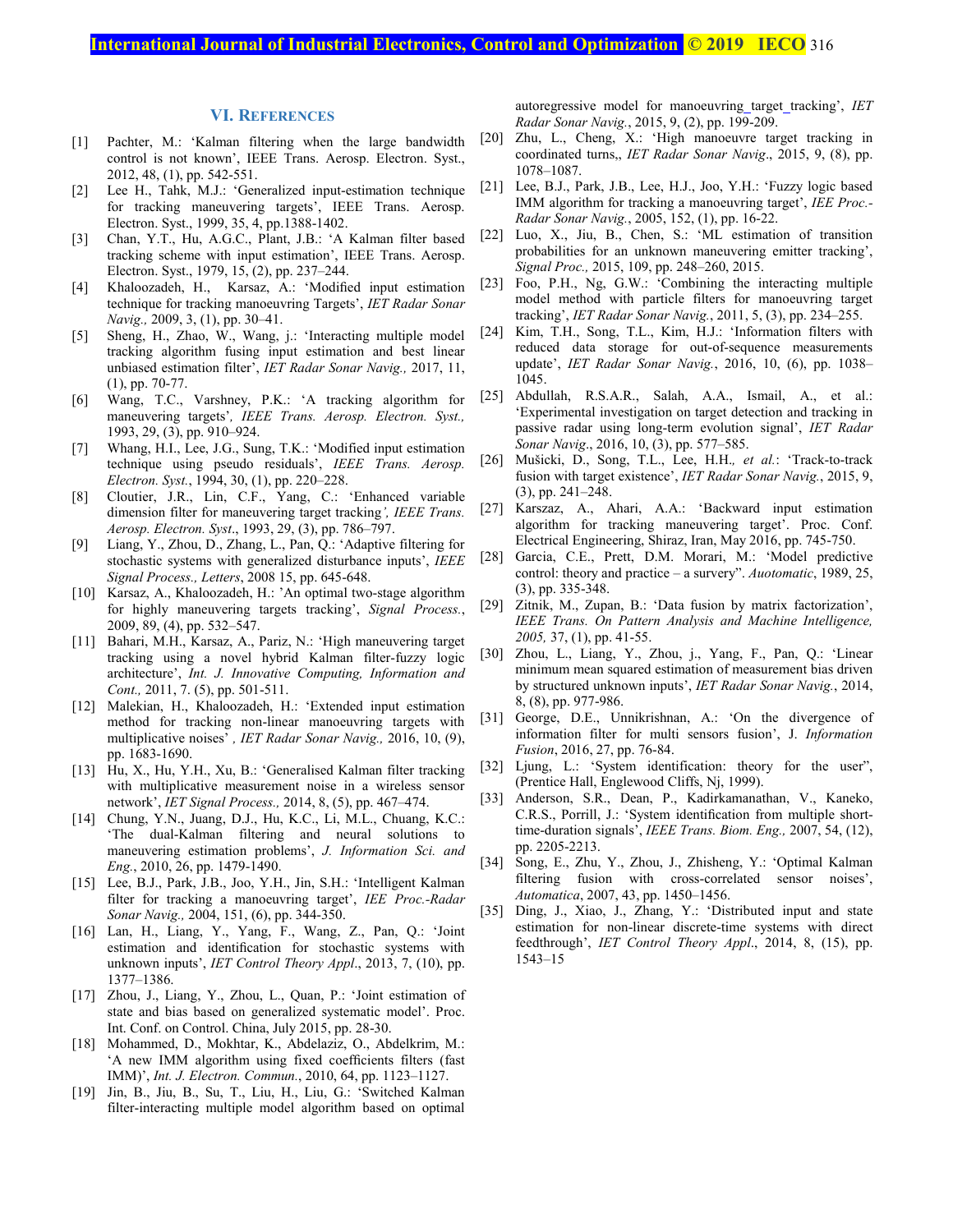

**Ali Karsaz** received his B.S. degree in Electrical Engineering from the Amirkabir University of Technology (*Tehran Polytechnic*), Tehran, Iran, in 1999. He received his M.Sc. and Ph.D. degrees in Control Engineering both form Ferdowsi

University of Mashhad, Iran, in 2004 and 2008, respectively.

Since 2008, he has been Assistant Professor of control and biomedical engineering at Khorasan Institute of Higher Education and he was Chair of the Division of Control Department from 2012 until now. He has consulted for Iranian Diabetes Society (IDS) in glucose-insulin modeling and control system design and he is developing an algorithm for automated plasma glucose control using optimalbased robust approach. He has also worked as a research scientist at the National Center of Medical Image Processing within the School of Medicine, Mashhad University of Medical Sciences form 2015 until now. In 2017, he also served as a consulting faculty at the Hashemi-Nezhad Refinary (Khangiran Gas Refinery) in some related research fields. He has received several awards including: Best Researcher Award, National Student Science Organization of Electrical Engineering (NSSOEE 2006), K. N. Toosi University's (KNTU) Research Grant, 2006, FUM-ADO Award from the School of Medicine, 2015, The Outstanding Faculty of the Year Ph.D. Student Researcher Award, 2006, Outstanding Graduate Student Award in 2003.

His current research interests include the development of mathematical models for analysis and control of biological systems, system biology mathematical modeling, medical image processing and video target tracking, deep learning, convolutional neural networks, time series analysis and prediction, inertial navigation systems, multisensory multi-target tracking. He has published over 140 peer-reviewed articles in related research fields.



**Amin A. Ahari** was born in Mashhad, Iran, in 1989. He received the M.Sc. degree in electrical engineering from the Khorasan Institute of Higher Education, Mashhad, Iran, in 2013 (with honors). His research

interests are inertial navigation systems, Kalman filtering and multi-sensory multi-target tracking.